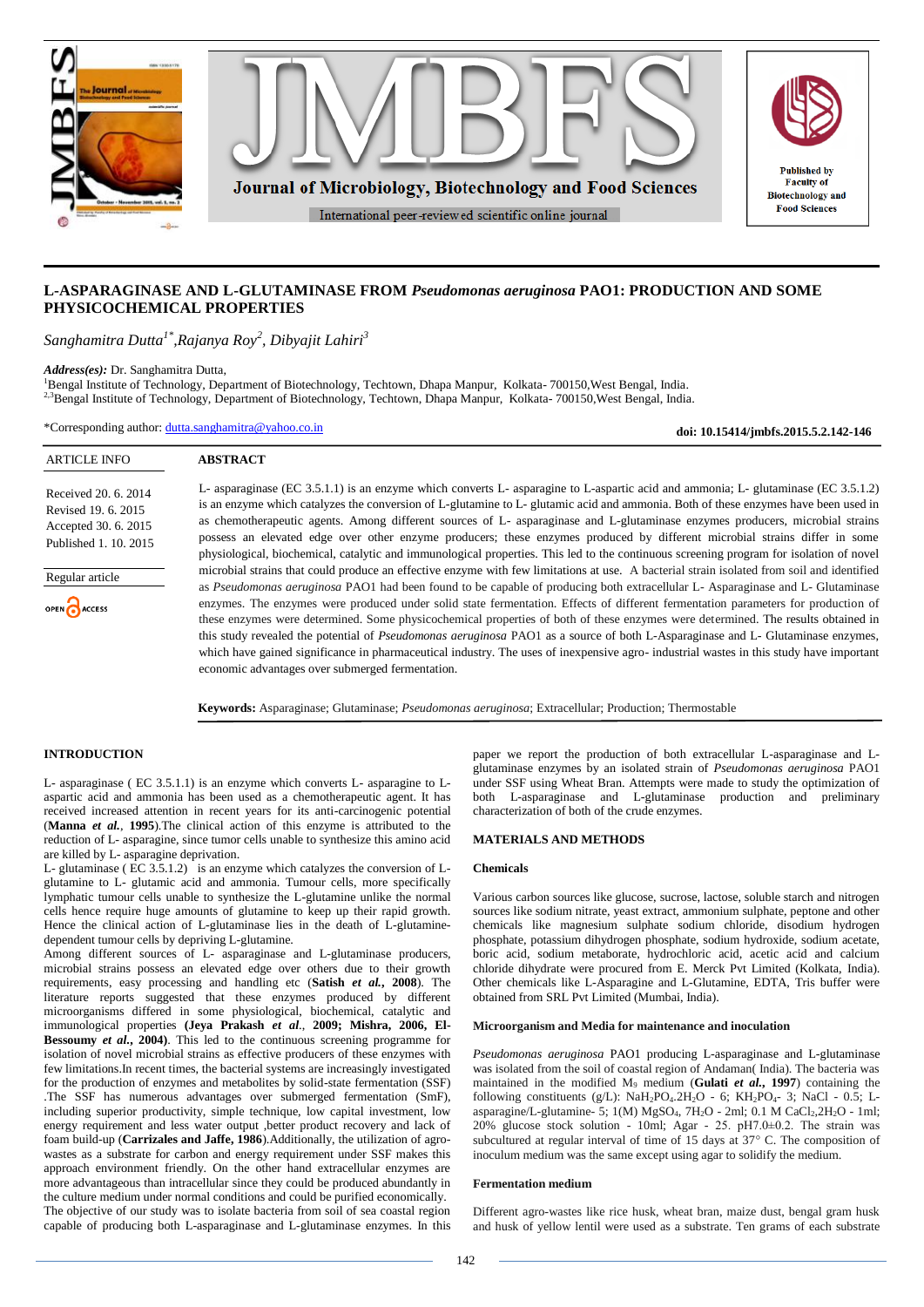was measured into 250ml Erlenmeyer flask into which a supplemental salt solution was added properly to get the desired moisture level. The salt solution was composed of  $Na<sub>2</sub>HPO<sub>4</sub>·2H<sub>2</sub>O - 6g/L$ ,  $KH<sub>2</sub>PO<sub>4</sub>·3g/L$ ,  $MgSO<sub>4</sub>·7H<sub>2</sub>O - 0.5 g/L$ and NaCl-0.5 g/L. L-asparagine /L-glutamine were supplemented to induce synthesis of enzymes L-asparaginase and L-glutaminase, respectively (**Gulati** *et al.***, 1997**).

## **Screening of Asparaginase/Glutaminase Producing Organism**

L-asparaginase and L-glutaminase producing bacteria (antifungal agents Fluconazole -75µg/ml was added to control fungal contamination) were isolated separately from soil using plate and dilution technique (**Salle, A. J., 1974**). Each isolate was tested for its extracellular L-asparaginase and L-glutaminase activity (**Hymavathi** *et al.***, 2009**).The L- asparagine/ L- glutamine containing media were supplemented with 0.135µl of 2.5 % of phenol red as an indicator. Two control plates were also prepared for both asparagine and glutamine – one was without dye while the other was without asparagine/ glutamine (using  $NaNO<sub>3</sub>$  as a nitrogen source). L-asparaginase and L-glutaminase activity was identified separately by formation of a pink zone around colonies. Zone diameters were measured after 24 h of incubation at 37°C. Based on the zone diameter colonies were picked up and broth studies were also carried out in order to compare the results obtained with the plate assay. Based on the zone diameter and broth studies a few colonies were selected and maintained on the asparagine / glutamine slants at 4°C.

## **Solid state fermentation and preparation of Crude Enzyme**

Inoculum was prepared by growing the organism in 50 ml medium in 250-ml Erlenmeyer flasks incubated at 37°C for 24 h in a rotary shaker (120 rpm).The sterilized fermentation media was inoculated with 2ml of inoculums, mixed thoroughly and incubated at 37°C for 4 days in a stationary condition. The recovery of crude L-asparaginase from the fermented material was done by simple extraction method. For this, the fermented substrate was mixed thoroughly with 50 ml of 0.1 M Tris-HCl buffer (pH 7.2) and the contents were agitated for 1 h at room temperature in a rotary shaker at 150 rpm. At the end of extraction, the liquid was filtered off through Whatman No. 1 filter paper and the final volume

**Table 1** Taxonomical characteristics of the selected strain ANG2

was made upto 50 ml, then the resulting clear filtrate was used for L-asparaginase / L-glutaminase assay.

### **Assay Method**

Extracellular L- asparaginase / L- glutaminase activity was determined using Lasparagine / L-glutamine as a substrate and the product, ammonia, released during the catalysis was measured by using Nesseler's reagent (**Imada** *et al.***, 1973**). One unit of enzyme activity was defined as the amount of enzyme that liberates 1 µmol of ammonia under standard assay conditions.

# **RESULTS AND DISCUSSION**

## **Screening of L-asparaginase/L-glutaminase Producing Organism**

Fifteen strains having extracellular L-glutaminase and twelve strains having Lasparaginase activity were isolated from soil. Among these one isolate (ANG2) was selected for further studies as it showed the highest L-glutaminase activity (activity 191±1.02 IU/ml).The organism ANG2 was allowed to grow in Lasparagine slant in an attempt to test whether it has any L-asparaginase activity or not and after that it's extracellular L- asparaginase activity was examined. The isolate ANG2 was also found to be a good producer of L-asparaginase enzyme and in fact the one with highest L-asparaginase activity (activity 170.33±1.05 IU/ml) among the L-asparaginase producing strains. Hence the isolate ANG2 was taken for further studies as it showed the highest activities for both Lasparaginase and L-glutaminase enzymes.

## **Taxonomical Studies**

The organism was identified on the basis of cultural and biochemical characteristics (Tab 1) following Bergey's Manual of Determinative Bacteriology (Holt et al, 1995). 16S rRNA sequence analysis was done by GCC Biotech, India and The Phylogenic tree is shown in figure 1. On the basis of 16S rRNA sequence analysis, figure 1, the isolate ANG2 has been identified as *Pseudomonas aeruginosa* PAO1 strain.

|               |                                              | <b>PARAMETERS</b>                            | <b>CHARACTERISTICS</b>                                                                                |
|---------------|----------------------------------------------|----------------------------------------------|-------------------------------------------------------------------------------------------------------|
| $\bf{A}$      | <b>CULTURAL</b><br><b>CHARACTERISTICS</b>    | Morphology                                   | Coccus occurring singly or in pairs, Non-<br>motile                                                   |
|               |                                              | <b>Staining Characteristics</b>              | Gram negative, Endospore formation                                                                    |
| B)            | CULTURAL<br><b>CHARACTERISTICS</b>           | Nutrient Broth (Stationary Condition) 48 hrs | Moderate<br>Growth.<br>Flocculant<br>Sedimentation, No ring and pellicle<br>formation                 |
|               |                                              | Nutrient Broth (Shaking Condition) 48 hrs    | Turbidity, Abundant Growth, No ring<br>and pellicle formtion, Bluish green<br>colour of growth medium |
| $\mathcal{C}$ | PHYSICO-CHEMICAL<br><b>CHARACTERISTICS</b>   | Growth at different Temperature              | $45^{\circ}$ C – Moderate<br>$30^{\circ}$ C – Abundant<br>$10^{\circ}$ C – Scanty                     |
|               |                                              | Growth at different pH                       | $5.4 -$ Scanty<br>$6.8 -$ Abundant<br>$-$ Scanty<br>9.6                                               |
|               |                                              | NH <sub>3</sub> from Arginine                | $+$                                                                                                   |
|               |                                              | <b>Catalase Test</b>                         | $+$                                                                                                   |
|               |                                              | Carbohydrate Fermentation                    |                                                                                                       |
|               |                                              | Carbohydrate Source                          | Acid formation<br>Gas formation                                                                       |
|               |                                              | Sucrose<br>$\left( \right)$                  | $+$                                                                                                   |
|               |                                              | (2)<br>Dextrose                              | $+$                                                                                                   |
|               |                                              | Mannitol<br>3)                               | $+$                                                                                                   |
| D)            | <b>BIOCHEMICAL</b><br><b>CHARACTERISTICS</b> | Lactose<br>4)<br>Starch<br>5)                | $+$<br>$+$                                                                                            |
|               |                                              | <b>Indole Synthesis</b>                      | ٠                                                                                                     |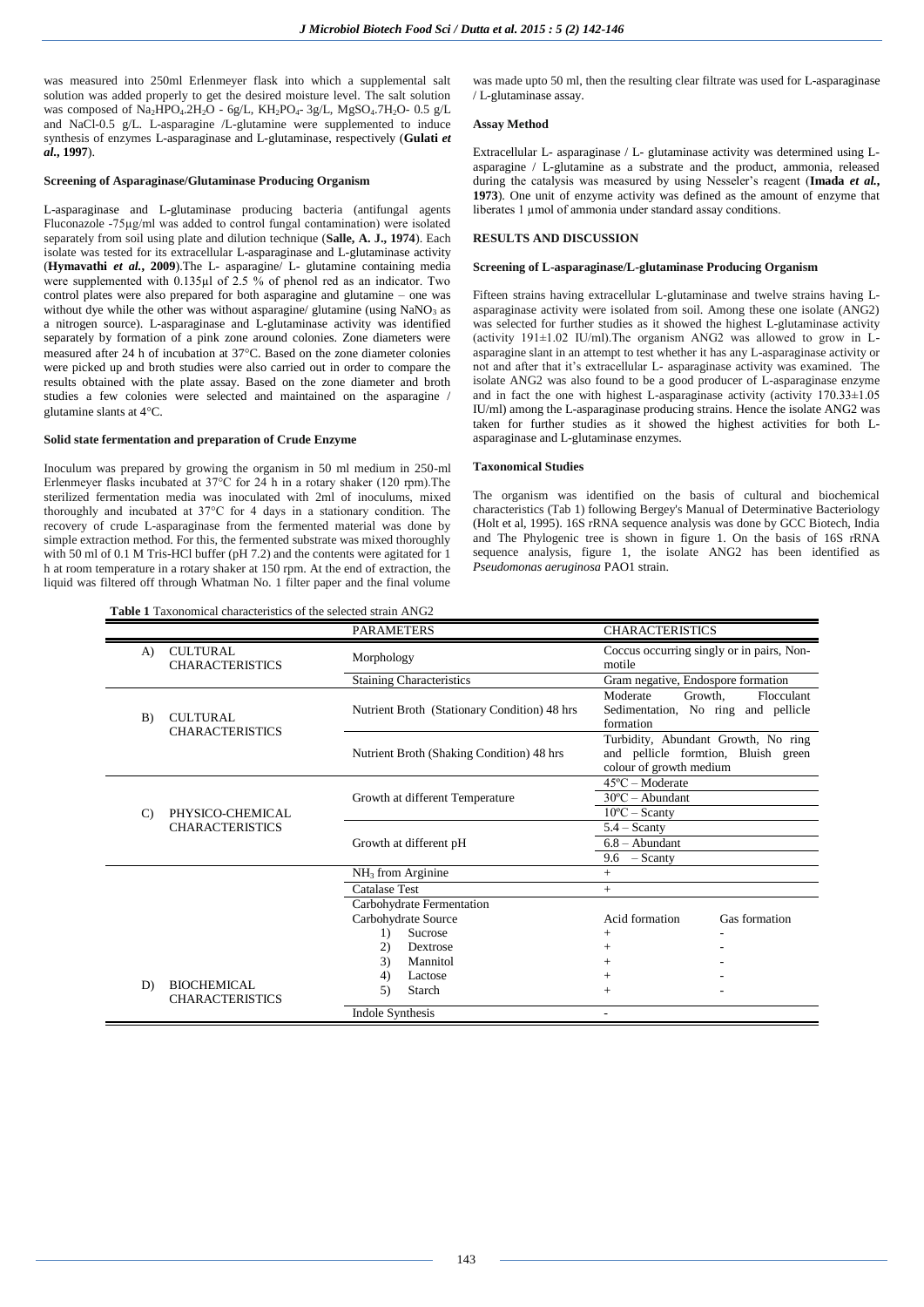

**Figure 1** Phylogenic Tree

**Fermentative Parameters for the Production of L-asparaginase and Lglutaminase**

## *Evaluation of different agro-residual substrates for L-asparaginase and Lglutaminase production*

The screening of the best agro-waste as a substrate for maximum enzyme production in SSF process mainly depends on its easier degradation into nutrients and uptake by the bacteria to synthesize the targeted metabolite, its cost effectiveness and availability in nature. The present study revealed that production of extracellular L- asparaginase and L- glutaminase varied with the type agro-residual substrates. Maximal production of both enzymes by *Pseudomonas aeruginosa* PAO1was observed in the medium with wheat bran  $(170.33\pm1.05 \text{ IU/m}$  for L-asparaginase and  $191\pm1.02 \text{ IU/m}$  for L-glutaminase) (figure 2). Wheat bran contains approximately 18% protein, 5% fat and 62% carbohydrate (**Madruga, and Camara, 2000**)) and is rather complete source of nutrients for microorganisms (**Elliah et** *al.***, 2004; Beg** *et al.***, 2000**).



**Figure 2** Evaluation of different agro-residual substrates for L-asparaginase/Lglutaminase production

## *Effect of fermentation time*

Production of both extracellular L-asparaginase and L-glutaminase by *Pseudomonas aeruginosa* PAO1 were low initially and increased over time up to 96 h and then decreased. Upto 96h, the enzyme might be excreted in the fermentation medium due to lysis of the cell thus causing increase in extracellular enzyme production, figure 3.

### *Effect of moisture content*

Moisture content is one of the most significant factors under SSF using a specific substrate as it plays a key role in microbial growth and enzyme production. A maximum production of L-asparaginase (242±0.42IU/ml) and L-glutaminase  $(269.67\pm 0.69$  IU/ml) was observed at 90% moisture level, figure 4. A linear correlation between moisture content was observed until 90% and the enzyme activity declined sharply at further increase in moisture content.

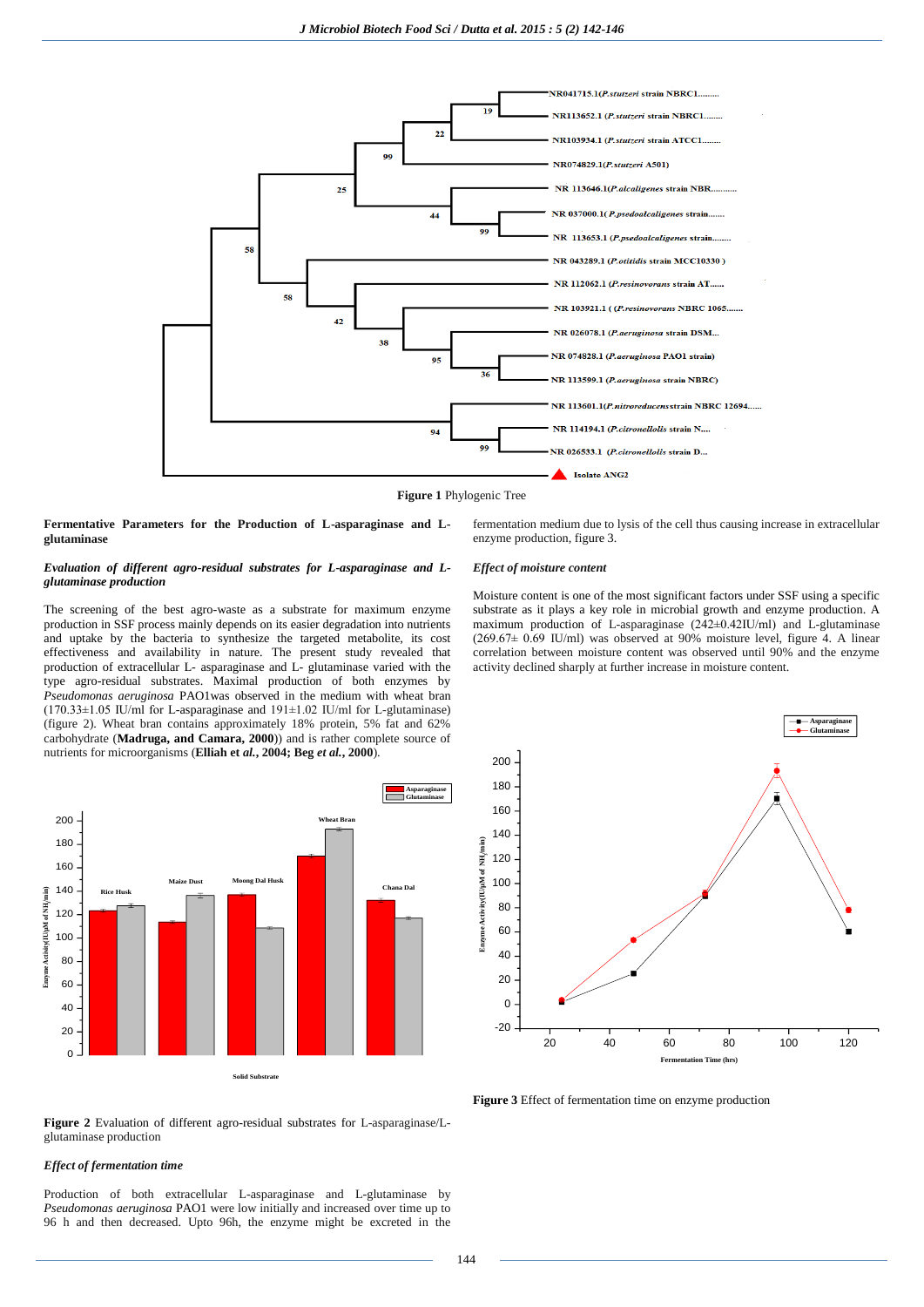

**Figure 4** Effect of moisture content (%) on enzyme production

#### *Effect of initial pH and temperature on enzyme production*

Influence of initial pH of the fermentation medium on the production of Lasparaginase and L-glutaminase production by *Pseudomonas aeruginosa* PAO1 was studied over pH values 5.0–9.0. The experiment could not be conducted below pH value 5.0 or above 9.0 due to inhibition of growth of the microorganism. Maximum production of both the enzymes was revealed when the initial pH of the production medium was adjusted to 7.0. Fermentation was carried out at different temperatures (from 30–40°C) and pH 7.0. There was a sharp rise in enzyme production with increase in temperature up to 37°C (Fig. 5).



**Figure 5** Effect of initial pH and temperature on enzyme production

## *Effect of carbon and nitrogen sources on enzyme production*

In order to scrutinize the optimum carbon and nitrogen sources various carbon source like glucose, sucrose, lactose, soluble starch and nitrogen sources like ammonium sulphate, sodium nitrate, peptone and yeast extract were used as supplements separately (1% w/w) with wheat bran .But no such significant increase or decrease in enzyme activity observed for both the enzymes with such supplementations (Tab 2).

**Table 2** Effect of carbon and nitrogen source on enzyme production

| <b>Carbon Source</b>                                                          | L-Asparaginase activity                                                           | L-Glutaminase activity                                                                            |
|-------------------------------------------------------------------------------|-----------------------------------------------------------------------------------|---------------------------------------------------------------------------------------------------|
| (1%)                                                                          | (IU/ml)                                                                           | (IU/ml)                                                                                           |
| Control                                                                       | 242.48±4.84                                                                       | $269.67 \pm 5.39$                                                                                 |
| Glucose                                                                       | $243.65\pm0.65$                                                                   | $267.34 \pm 1.76$                                                                                 |
| Sucrose                                                                       | $241.67 \pm 0.83$                                                                 | $269.34 \pm 2.34$                                                                                 |
| Lactose                                                                       | $239.56 \pm 2.43$                                                                 | $268.11 \pm 0.06$                                                                                 |
| Starch                                                                        | $240.43 \pm 1.56$                                                                 | $265.45 \pm 3.45$                                                                                 |
| Nitrogen source                                                               | L-Asparaginase activity                                                           | <b>L-Glutaminase activity</b>                                                                     |
| (1%)                                                                          | (IU/ml)                                                                           | (IU/ml)                                                                                           |
| Control<br>Ammonium<br>sulphate<br>Sodium nitrate<br>Yeast extract<br>Peptone | 242.48±4.84<br>244.56±0.56<br>241.78±0.45<br>$240.24\pm3.42$<br>$242.43 \pm 1.75$ | $269.67\pm5.39$<br>$271.34 \pm 1.47$<br>$267.54\pm2.34$<br>$266.45 \pm 3.28$<br>$269.34 \pm 1.59$ |

#### **Physico-Chemical Properties of the Crude L-asparaginase and Lglutaminase**

L-asparaginase and L-glutaminase produced by *Pseudomonas aeruginosa* PAO1 exhibited hyperbolic response with increasing concentration of L -asparagine and L- glutamine (0.01, 0.02, 0.03, 0.04, 0.05, 0.06 M), the assay substrates for the enzymes, respectively, figure 6. The  $K_m$  and  $V_{max}$  calculated for L-asparaginase are  $6.62 \times 10^{-2}$ M and 242mM/min/ml and those for L-glutaminase are  $7.3 \times 10^{-2}$ M and 269 mM/min/ml respectively. The low  $K<sub>m</sub>$  for both the enzymes suggests that they have high affinity for their respective substrates.



#### *Effect of pH on enzyme activity and stability*

Effect of pH on activities of L-asparaginase and L- glutaminase produced by *Pseudomonas aeruginosa* PAO1 were studied over a pH range 5-10 using Acetate buffer (pH 5-6), Tris- HCl buffer (pH 7.2-7.8), Borate buffer (pH 8-10), figure 7. Maximum L-asparaginase activity was observed at pH5.5 (242.34 **±**2.34IU/ml),unlike majority of asparaginase reported earlier having alkaine pH optima (**El-Bessoumy** *et al.***, 2004; Liboshi** *et al.***, 1999; Balcao** *et al.,* **2001**); further increase in pH decreased the enzyme activity .L-glutaminase activity revealed pH maxima at 7.6 (267.56**±**2.54IU/ml) like most microbial glutaminases having alkaline pH optima (pH 7.0-9.0) (**Nandakumar** *et al* , **2003;Wakayama**  *et al***, 2005**).pH stability of enzymes was detected after incubation in the pH range (5-10) for 1 hr at the room temperature . The stability of enzymes showed similar trend like their activity with slightly diminished values, figure7.

#### *Effect of temperature on enzyme activity*

Extracellular *Pseudomonas aeruginosa* PAO1 L-asparaginase and L-glutaminase activities increased progressively with increase of temperature from 30–60°C,